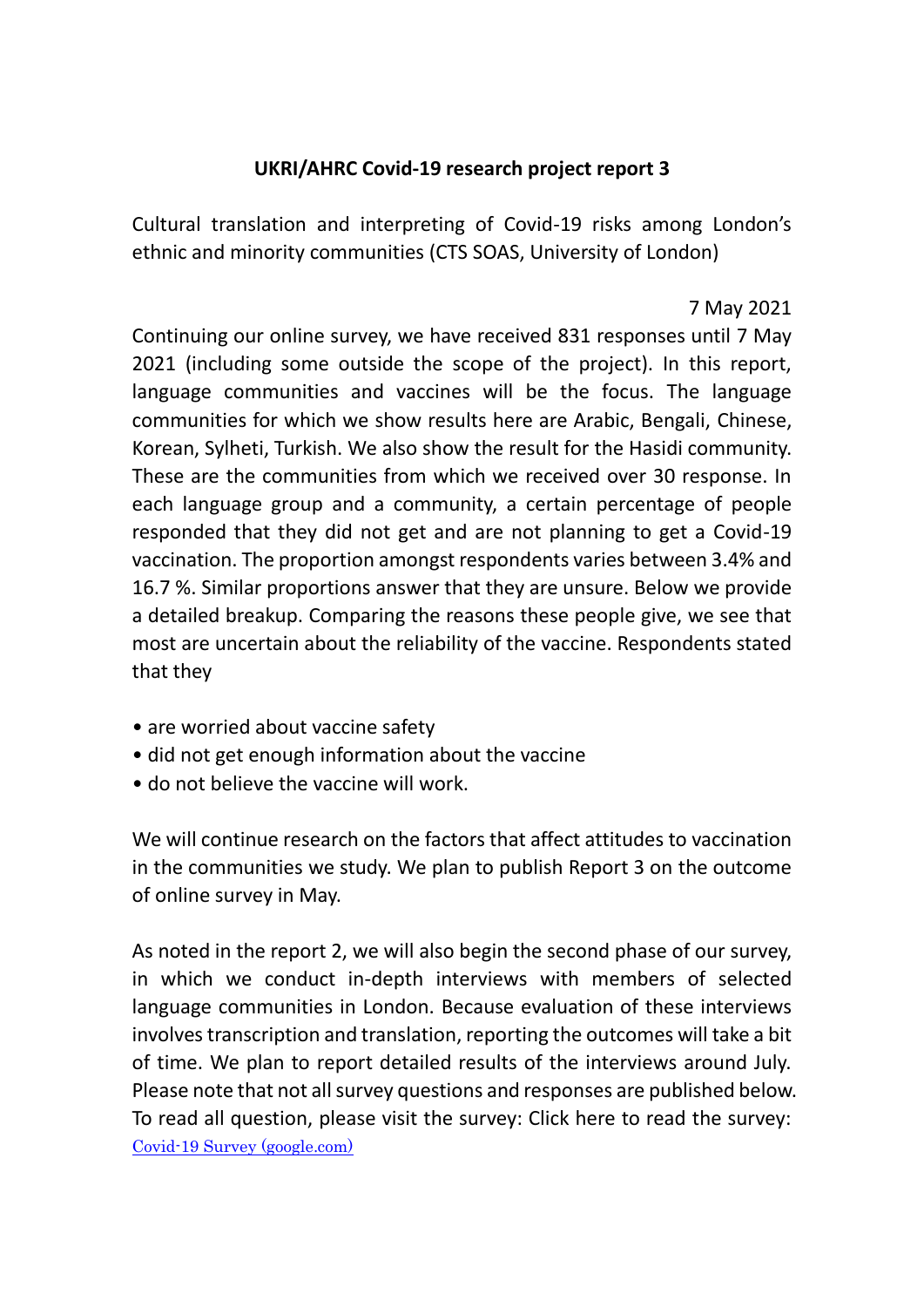## **Arabic**

Arabic is widely spoken in the world. It is an official language throughout much of the middle east and some parts of Africa.

We should note that this survey result does not reflect all those Arabic speakers from various places.



## **Free Text:**

- *I think I will get the vaccine as soon as it is my group of age turn because I do not want to take the risk of being hit by the virus or the worst which is transmitting it to an elderly person who might die because of me*
- *I'm too foreign - the vaccine only works for white intelligent people*
- *I don't believe in the vaccine*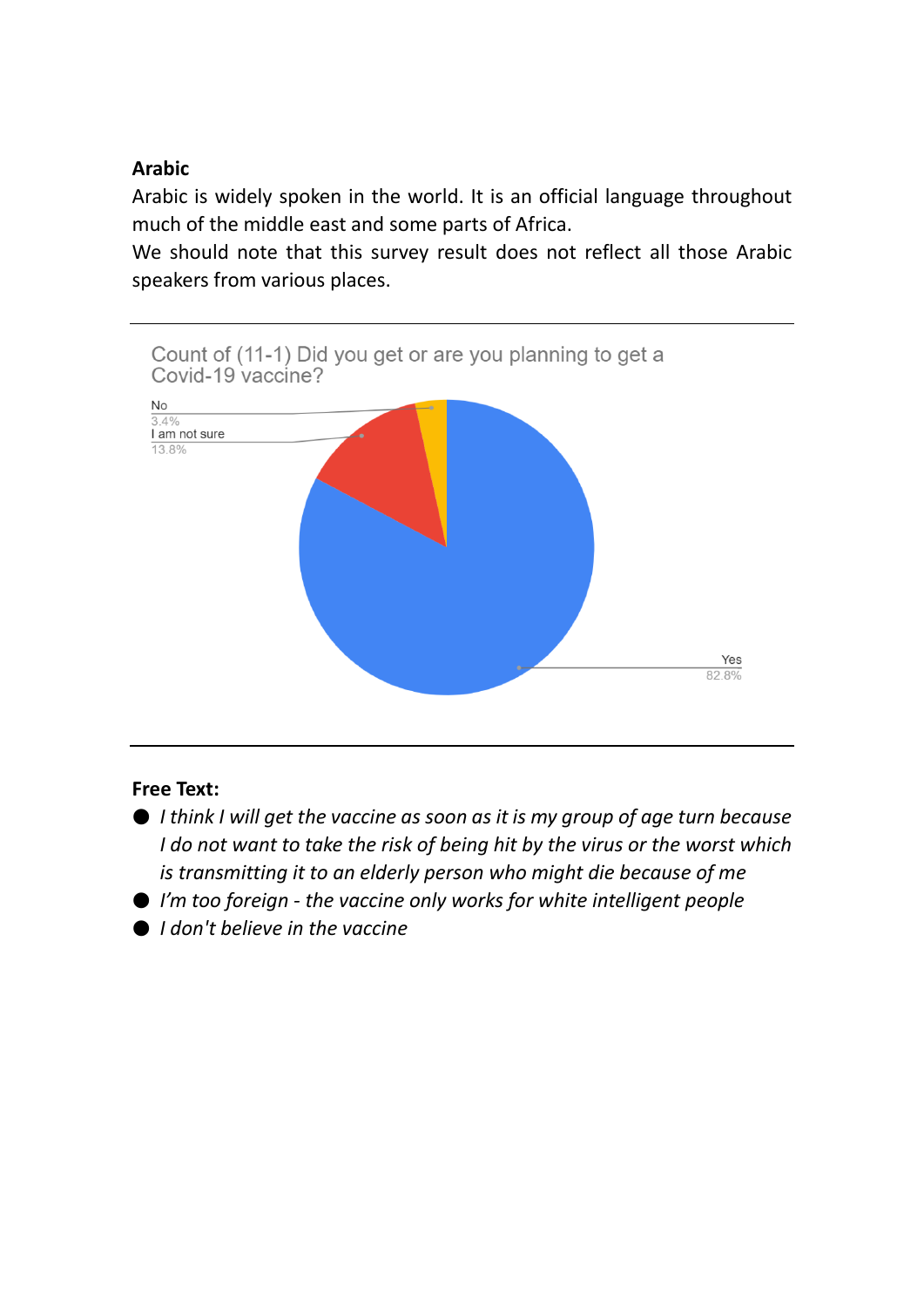## **Bengali**

This group of participants often speak more than one language. Bengali with Urdu, Hindi and Sylheti



## **Chinese**

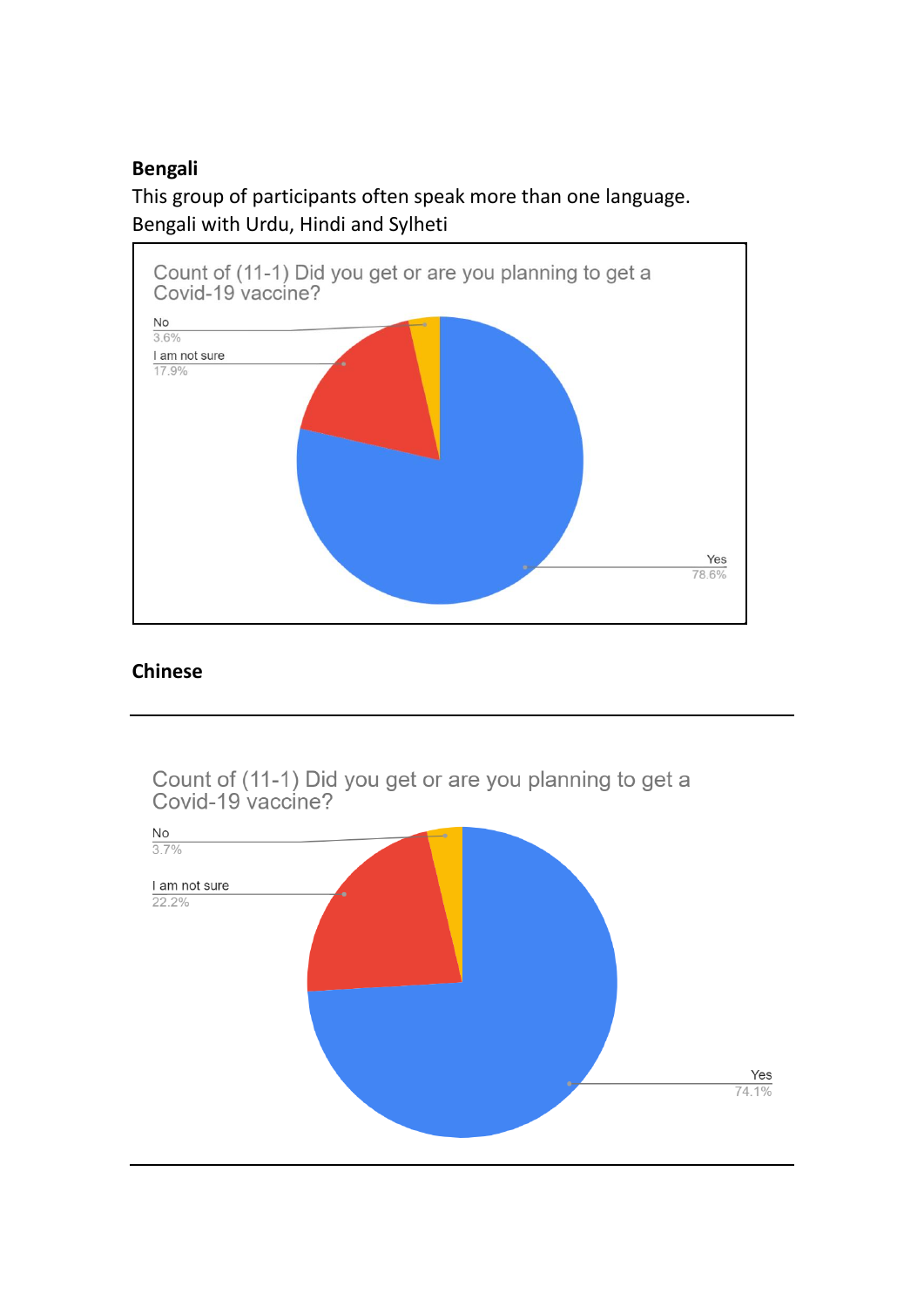## **Hasidic**



#### **Free Text:**

⚫ *There is a lot of bad information about the vaccine*

#### **Korean**

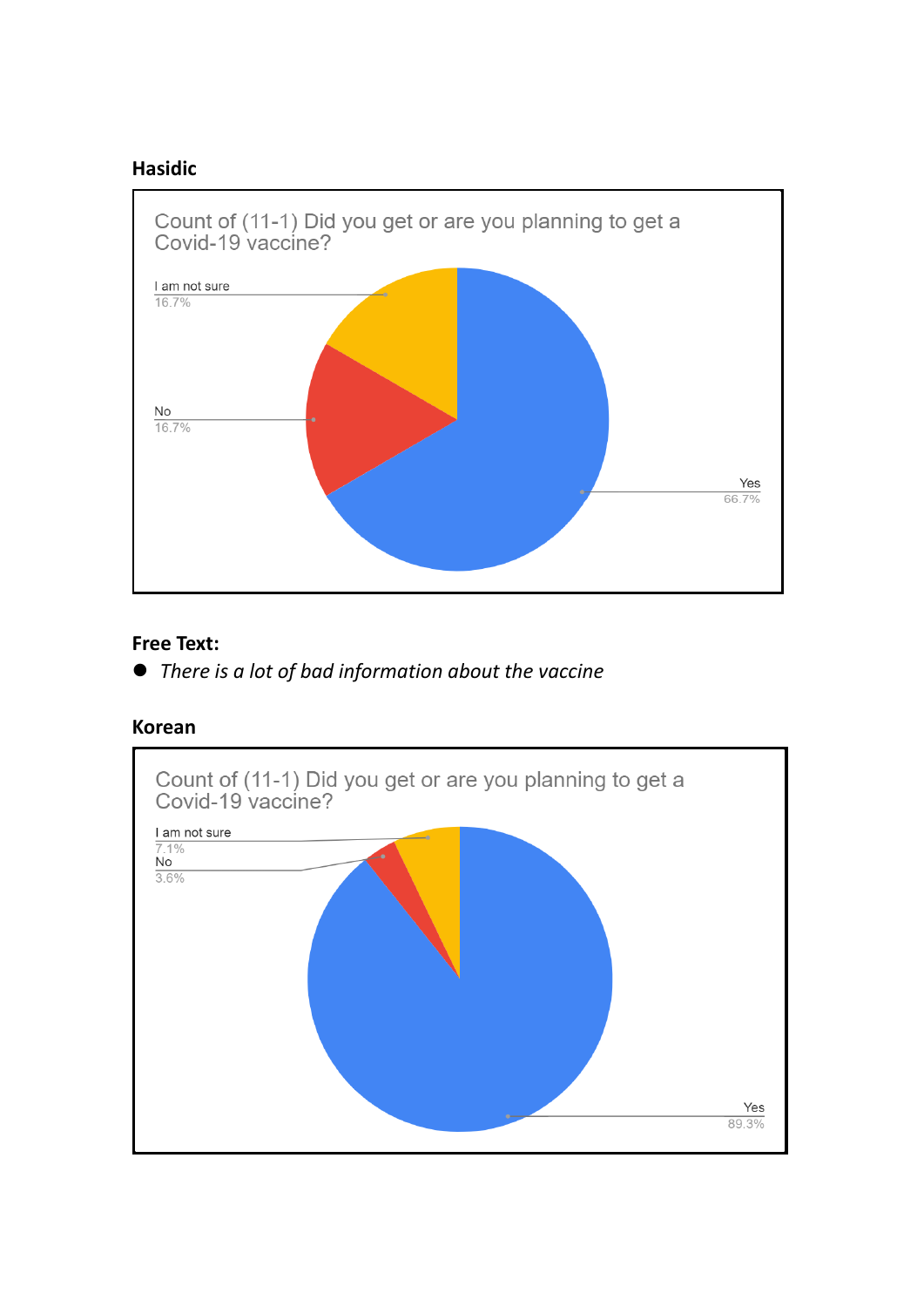# **Sylheti**

This group of participants often speak more than one language. Sylheti with Bangla and Bangali



## **Turkish**

Count of (11-1) Did you get or are you planning to get a<br>Covid-19 vaccine?